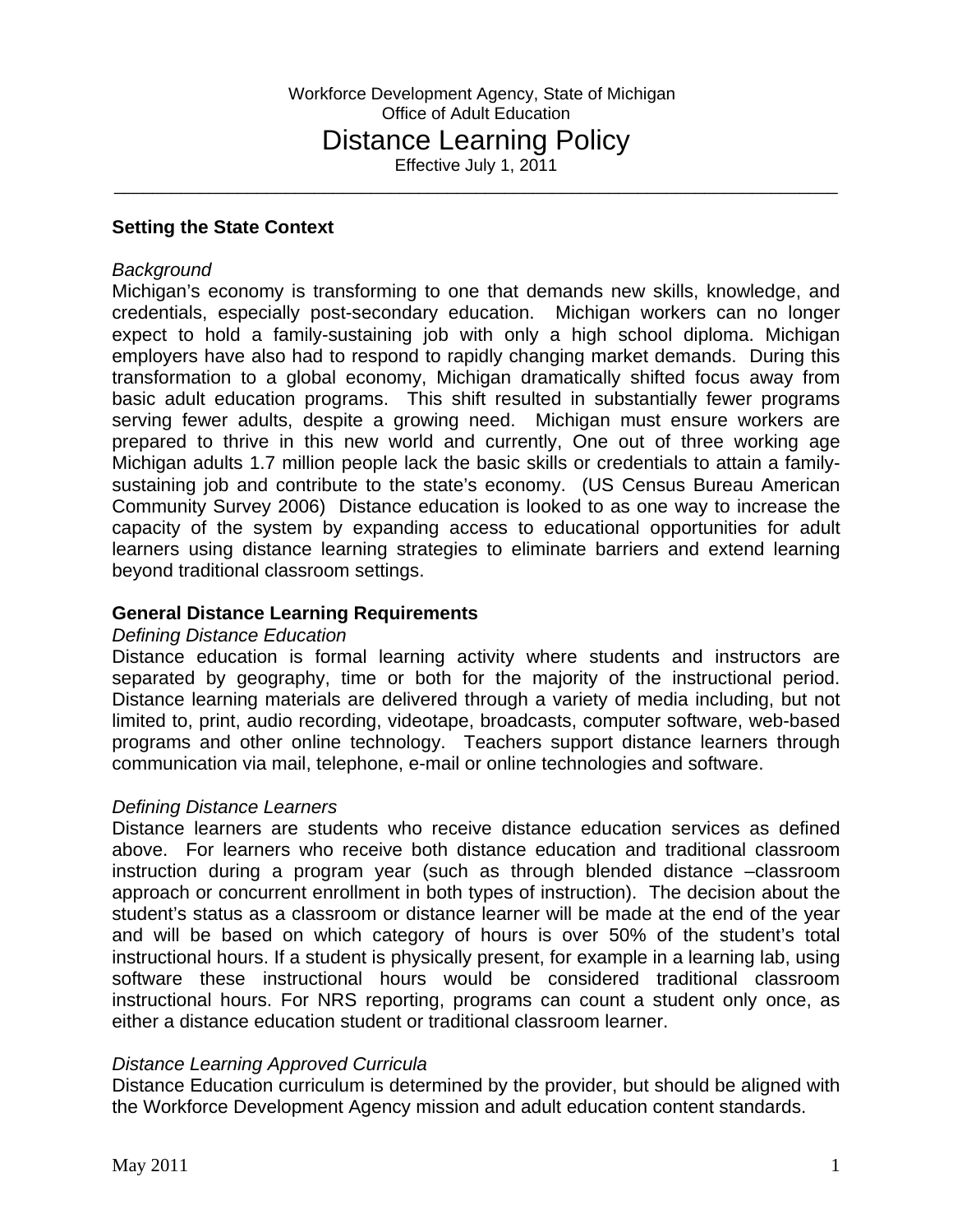## *Measuring Instructional Hours for Learners in Distance Education*

Instructional hours for distance learners can be a combination of direct contact and contact through telephone, video, teleconference or online communication, where student and program staff can interact and through which learner identity is verifiable.

In addition to direct contact hours, programs will track locally proxy hours (instructional hours received in a distance education program) of time students spent on distance learning activities. Proxy hours maybe measured in one of three ways depending on the software used by the provider:

- 1. **Clock Time Model** which assigns contact hours based on the elapsed time that a learner is connected to, or engaged in an online or stand alone software program that tracks time. This model is used for PLATO, E2020 or Skills Tutor software.
- 2. **Teacher Verification Model** which assigns a fixed number of hours of credit for each assignment based on teacher determination of the extent to which a learner is engaged or completed the assignment. This model is used for Workplace Essential Skills.
- 3. **Learner Mastery Model**, which assigns a fixed number of hours of credit based on the learner passing a test on the content of each lesson. Learners work with the curriculum and materials and when they feel they have mastered the material, take a test. A high percentage of correct answers (typically 70%-80%) earn credit hours attached to the material this model can be used with PLATO and E2020.

## *Assessment of Students in Distance Learning*

All assessment policies apply to participants enrolled in distance education programs.

- All participants must be pre-tested according to assessment guidelines.
	- Direct contact and proxy contact hours must be accurately documented. These hours will be reported in MAERS as total instruction hours; however, programs must be tracking the number of hours that are traditional classroom and proxy hours for monitoring purposes.
	- All participants must be post tested according to assessment guidelines
	- Testing must be administered at a proctored site. Assessments not conducted through face-to-face interaction with a trained test administrator in a secure setting will be invalid.

## *MAERS Reporting for Students in Distance Education*

ALL Students, regardless of the number of instructional hours received, must be reported in MAERS. States will report all required NRS data elements on distance education students in all NRS tables, according to the current requirements. Hours of instruction must include all direct contact and proxy hours. Students in distance education will also be reported separately in a new Table 4c identical to NRS Table 4 and 5A identical to NRS Table 5.